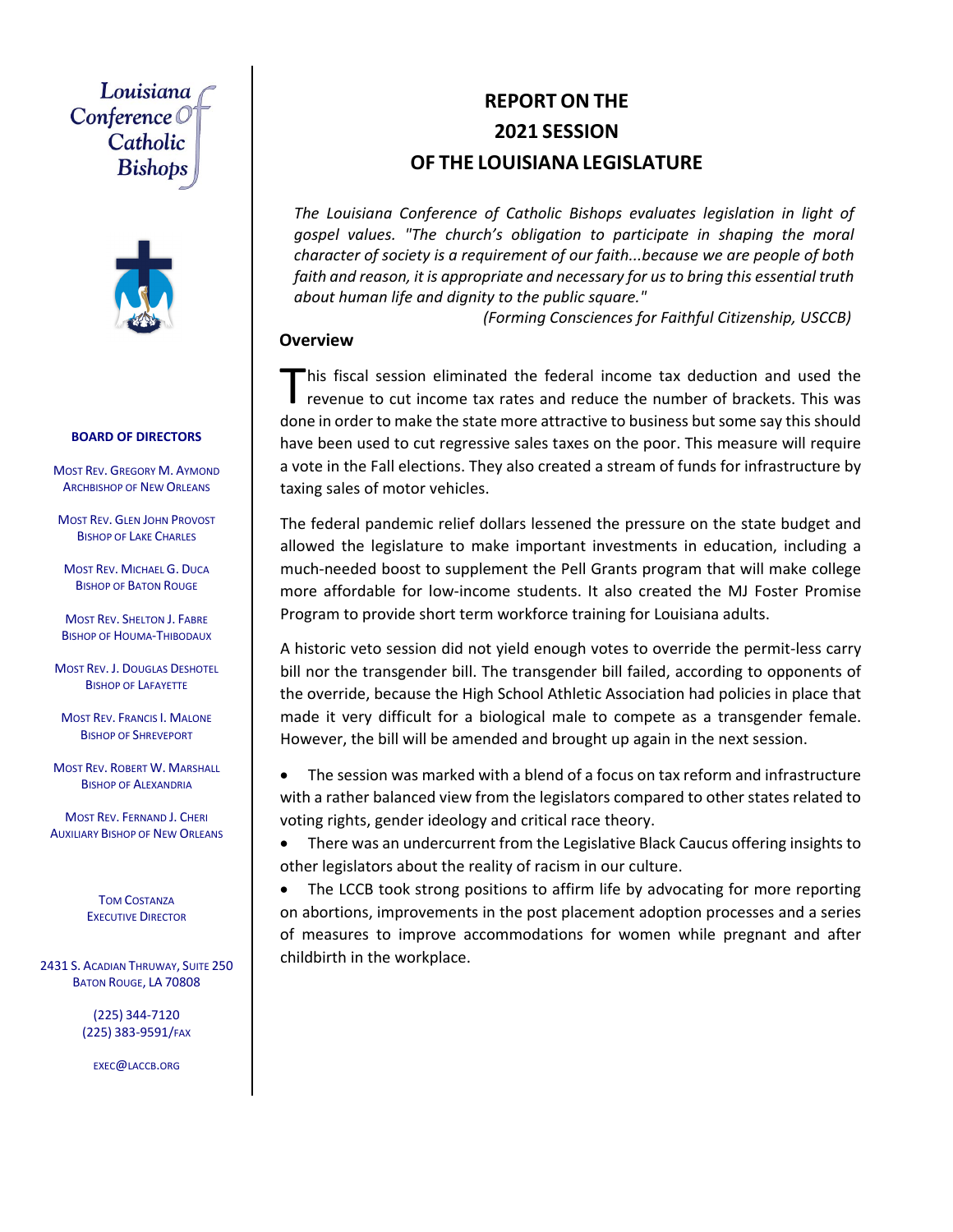- We continued our strong advocacy for more restorative justice measures relative to the criminal justice reforms that were started in 2017. These included several bills to increase good time, improve our services to children if a parent is arrested, improve the amounts to those wrongfully convicted along with some police reforms related to prohibiting neck restraints and no‐knock entry.
- The Common Good was evident when addressing the digital divide by funding \$180 Million for broadband in rural dioceses. Many of our children experienced delayed learning during the pandemic due to the lack of internet access in rural areas of the state.
- ACT 322 relating to abuse of minors now includes an unlimited prescriptive period moving forward and a look back period for three years.

#### **The following frames the legislation under our four key principles and seven themes of Catholic Social Teaching**



# **Life and Dignity of the Human Person‐Sanctity of Life**

- Life affirming legislation was passed by Reps. Raymond Crews and Rick Edmonds that increased significantly the amount of data required on minors under 13 obtaining abortions and those with complications from the procedure. (Act 482/Act 485)*.*
- An Abortion Pill Reversal bill by Rep. Beryl Amedee, that was supported by Louisiana Right to Life but opposed by the Governor, was amended to only require the abortion facility to inform the patient that she should consult a physician after taking the first pill. (Act 483)
- Rep. Huval (Act 421) (C-Lafayette) passed a bill to provide safe haven safety devises for mothers to relinquish the infant at a hospital with no questions.
- Senator Johns SB 352 (C-Lake Charles) passed this bill to create the Office of Human Trafficking under the Governor's Office. The LCCB testified in support at a committee hearing emphasizing the impacts human trafficking has on our children and violation of human dignity.
- Senator Morris's SB 218 (Shreveport) bill to allow for permit-less carry of guns was staunchly opposed by LCCB and provided testimony at the Criminal Justice Committee hearing. However, it passed but was not overridden in the Veto Session.
- A bill by Rep. Stephanie Hilferty (C‐New Orleans) was passed that establishes a tax credit following the delivery of a stillborn child. (Act 467)
- LCCB also supported Rep. Butler (New Orleans) Act 450 to provide Medicaid coverage of dental care for adults with developmental and intellectual disabilities past 21 years old.
- LCCB supported but lost on HB 68 Rep. Landry (New Orleans) to restrict solitary confinement for those with serious mental illness. We testified at the committee hearing but the bill was voluntarily deferred by Rep. Landry.



# **Subsidiarity: The Sacred Family Unit and Religious Liberty**

 The LCCB was ready to provide testimony on Sen. Barrow's Act 392 (Shreveport) Pregnant Women's Workers Act, which will provide reasonable accommodations for women while pregnant and after childbirth so they can maintain work without discrimination, but it passed out of committee with no objections so we waived our testimony.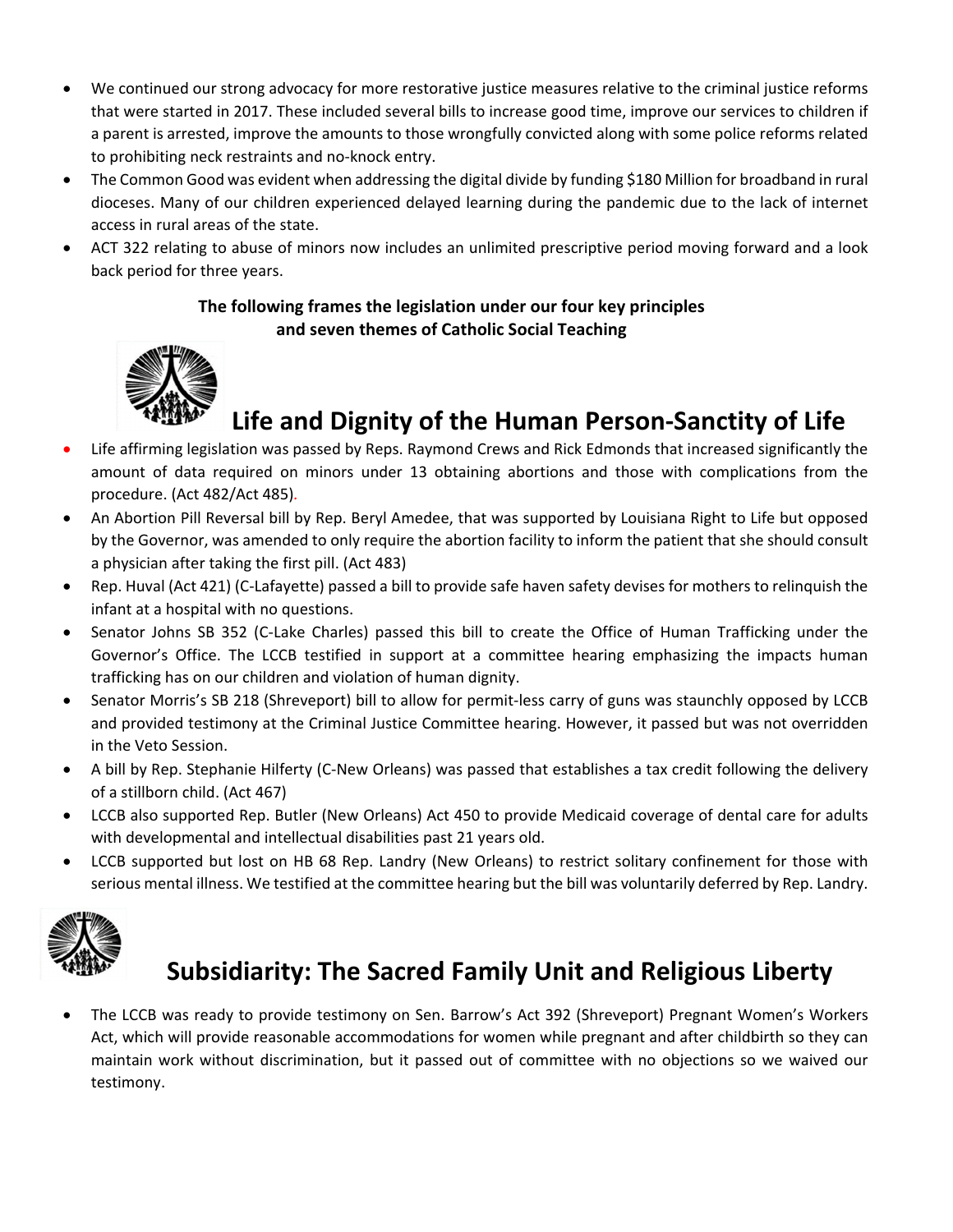- Rep. Bacala Act 6 (C-Baton Rouge) improved the post adoption placement process with LCCB and Catholic Charities Baton Rouge testifying, for information purposes only, to inform the legislators of the current practice and how the bill could be improved.
- Rep. Edmonds Act 464 (Baton Rouge) passed an Adoption Deception bill that will criminalize, with fines, for those birth moms that falsely present themselves to prospective adoptive parents for financial gain. The LCCB and Catholic Charities Baton Rouge testified to ensure that these measures would not deter prospective adoptive parents from engaging in the adoptive process.
- Senator Barrow Act 351 (Shreveport) passed the Foster Care Bill of Rights which will allow more engagement of the youth ages 14‐18 in their placement and plans.
- LCCB supported Rep. McFarland's Act 378 that establishes an individual income tax deduction for taxpayers who adopt a child from foster care or privately.
- Act 263 by Rep. Miller established the Louisiana Commission for Non-Profit Safety and Security so that congregations can worship and engage in their religious liberty rights without attacks on their houses of worship. The LCCB supported this legislation at the Committee Hearings.
- HB 7/Act 449 by Rep. Freeman (New Orleans) eliminated the tax on feminine hygiene product and diapers.



# **Subsidiarity‐ Catholic Education‐Parental Choice**

- HB 1 did include some funding for the non-public school scholarship program with an additional 1 million dollars. 75% these funds went to Scholarships for Students with Exceptionalities.
- Other important funding for Required Services and the School Lunch Salary Supplement and Textbooks were included at same levels as last year.
- We still need more funding in all these programs as the gaps are widening.



## **Common Good‐Improve Public Education**

There were several good improvements in the public education system including more funding from the Biden Administration's American Rescue Plan for teachers and support staff; continuation of the Dual Enrollment program; creation of a literacy program based on more phonics; better reporting of students with dyslexia; more early childhood education and supports at home; more trauma informed care training for teachers; and more afterschool programming.



## **Solidarity‐Dignity of Work and Rights of Workers**

- The LCCB took action to support Rep. Duplessis Act 453 (New Orleans) Work Opportunity Tax Credits and Rep. Hughes Act 454 (New Orleans) Youth Opportunity Tax Credits.
- These two measures will enhance employment opportunities for returning citizens and at-risk youth.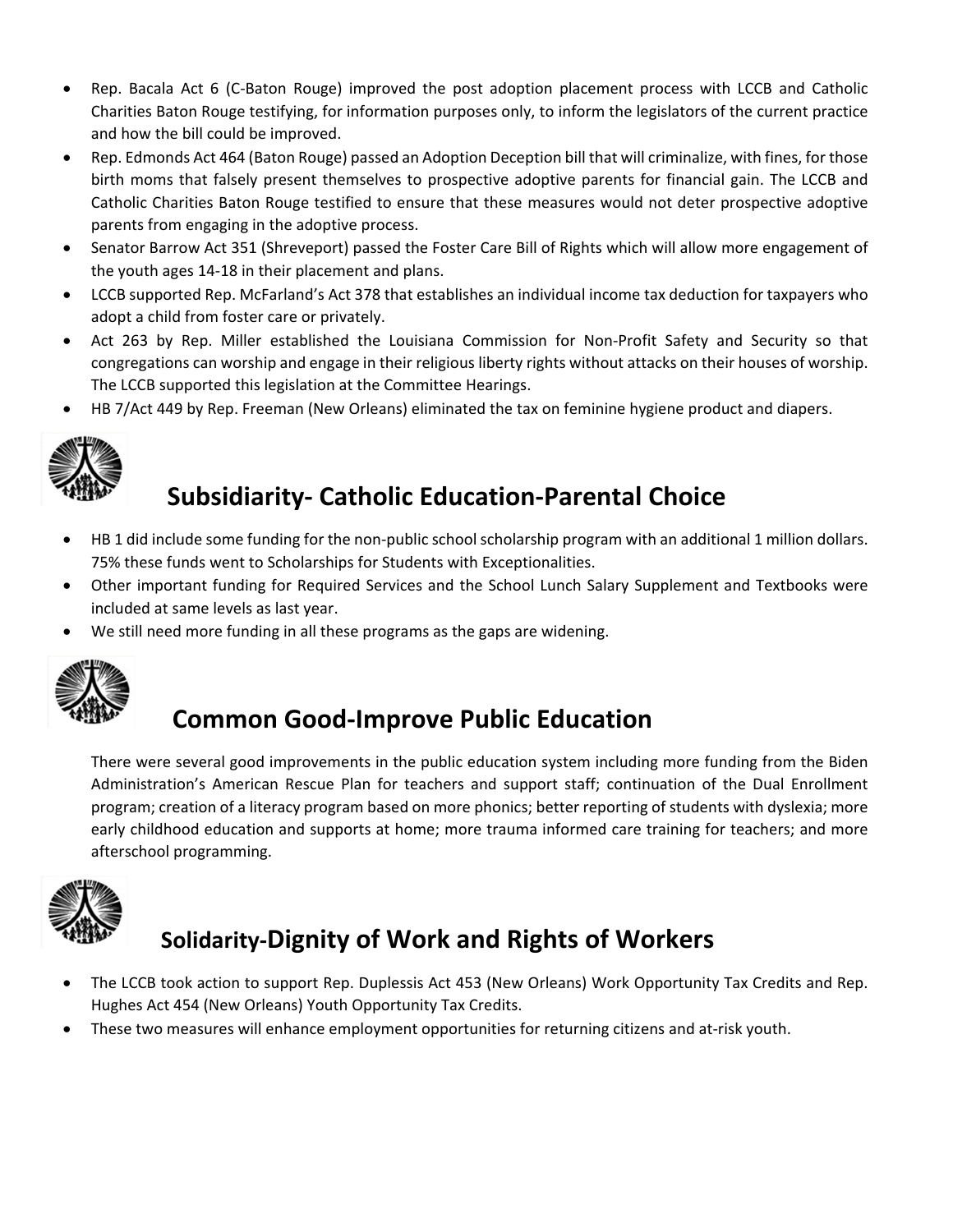

## **Solidarity ‐Preferential Option for the Poor**

- We advocated for HB1 to include more funding for our most vulnerable children in our intermediate care facilities. At this point we were only able to provide a cost of living increase.
- The Minimum Wage again was unsuccessful with two attempts at \$11 per hour and \$15.00 per hour by Senators Carter (New Orleans) and Peterson (C‐New Orleans). Even a resolution to study the impacts of the minimum wage was rejected.
- There was a compromise bill that cut off the \$300 enhanced federal unemployment benefits starting July 31st in order to get a modest increase of \$28 per week more in regular unemployment beginning January 1, 2022.
- LCCB supported Act 188 by Rep. Carpenter (Baton Rouge) to establish the Louisiana Sexual Assault Oversight Commission.
- In addition, LCCB supported HB 375/Act 1 by Rep. Freeman (New Orleans) that prohibits discrimination in rental lease agreements if you are a victim of domestic violence.
- LCCB also supported SCR 45 by Senator McMath (New Orleans) that creates the Survivor Informed Task Force.
- However, HB 159 by Rep. White (New Orleans) to revise the definition of domestic violence to be more inclusive of today's reality of victims was supported by LCCB, the Louisiana Law Institute and UWSELA but eventually was pulled by Rep. White.



## **Solidarity‐Restorative Justice**

- The 2021 session made good strides in continuing to improve on the criminal justice reforms of 2017. LCCB supported Act 5 Rep. Selders (Baton Rouge) that increases the number of credits that can be earned by an offender upon earning a bachelors or master degree while incarcerated for an additional 180 days.
- We supported Rep. Marino (New Orleans) Act 257 which increases the amount paid for a person who has been wrongfully convicted and spent time in prison from \$25,000 to \$50,000.
- We supported Act 304 by Rep. Marcelle (Baton Rouge) to create a pilot residential program for women returning from prison.
- We supported Act 126 Rep. Larvadain (Lafayette) that improved outreach to children if their parent is arrested. This requires more focus on ensuring children are safe while the parent is in custody.
- However, we lost on HB 346 Rep. Gaines (New Orleans) to review those 1500 cases of persons in jail under the old and unlawful non‐unanimous jury verdict.
- LCCB did support Act 406 by Rep. Willard (New Orleans) to reduce the discrimination in hiring practices for persons with criminal records.
- Act 430 from Senator Fields did move toward better policing policy which prohibits choke holds (neck restraints) and no‐knock entry.
- In addition, HCR 84 (House Continuing Resolution) by Representative James urges the State Police Commission to adopt the recommendations of the Police Training, Screening and De‐Escalation Task Force to improve police training.